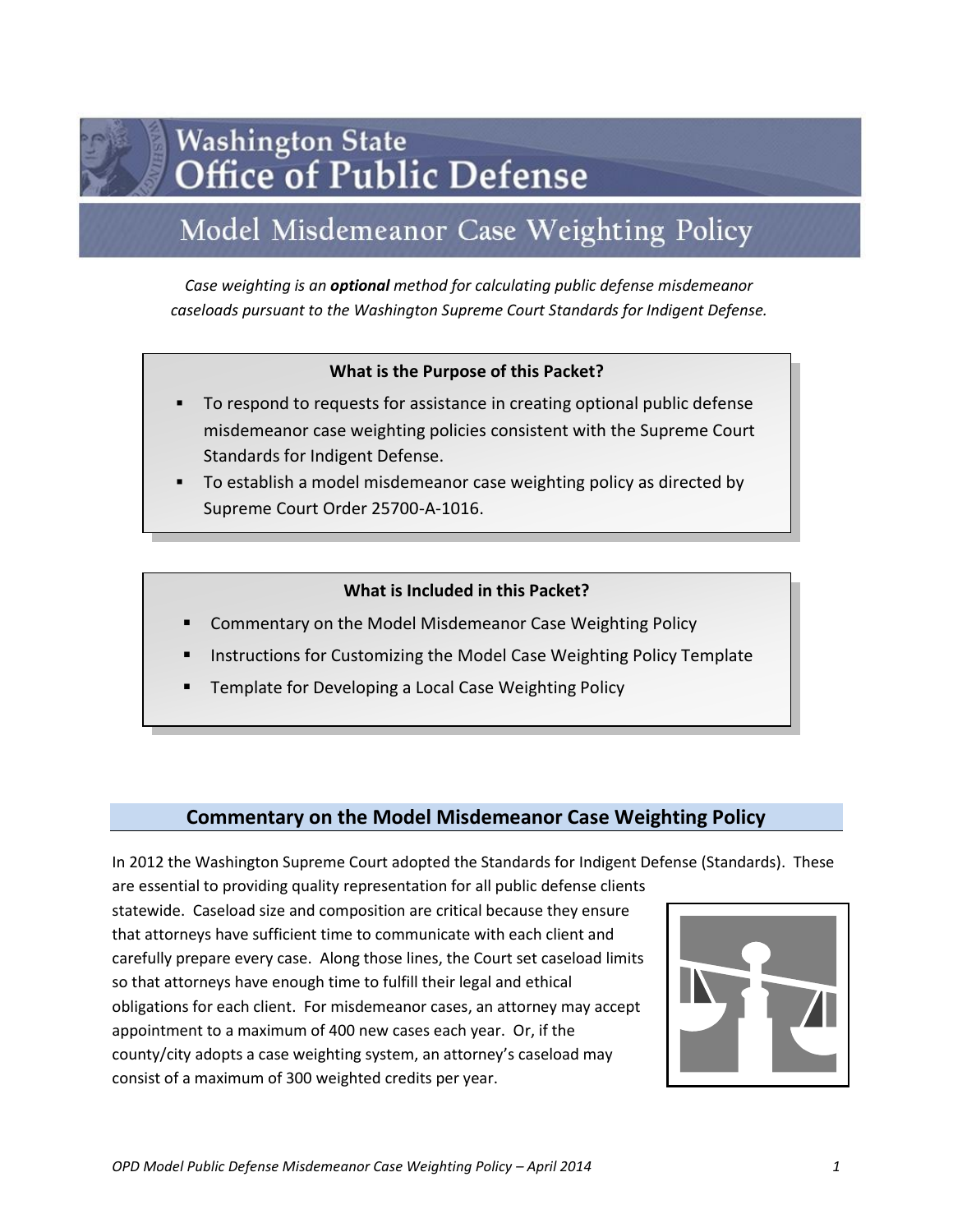Caseload limits reflect the maximum caseloads for fully supported full-time defense attorneys for cases of average complexity and effort in each case type specified. Caseload limits assume a reasonably even distribution of cases throughout the year.

## **What is Case Weighting?**

Attorney caseloads include a wide variety of clients, charges, and situations. While each case is unique, data show that attorneys tend to spend, on average, more time on cases with complex charges (e.g. DUI or domestic violence) and less time on cases with less complex charges (e.g. driving with licenses suspended in the 3<sup>rd</sup> degree). A case weighting system assigns higher and lower time values or weighted credits to cases based on the amount of time that is typically required to provide effective representation.



Even in cases with simple charges, however, public defense attorneys must meet the basic requirements for providing effective assistance of counsel. Attorneys must, for example:

- interview the client and communicate throughout the case,
- carefully review evidence,
- conduct necessary investigations,
- obtain records,
- prepare for court appearances, and
- assess consequences of conviction.

Client communication is one of the most important factors for effective assistance, and is required for all clients, including those who have language barriers, mental health issues, or cognitive or developmental disabilities. In appropriate circumstances, attorneys must also conduct legal research, draft and file motions, prepare other legal documents and undertake other tasks, such as interviewing witnesses and visiting the scene of the offense.

## **Advantages and Disadvantages of Case Weighting**

Case weighting, which is done by assigning 'weighted credits' to specific case types based on a formal time study, may be employed at the option of a local government. Alternatively, attorneys can count each assigned case up to a maximum of 400 cases per year. Case weighting requires additional attorney administrative work in tracking case credits. However, it may be a helpful method to allocate attorney caseloads reflecting case types commonly charged in a court. Because a case weighting policy has already pre-identified the average amount of time required for representing various case types, attorney time keeping is expected to be minimal.

*Jurisdictions that will benefit most from misdemeanor case weighting are those with a higher concentration of simple offenses, probation violations, and cases that regularly resolve in early non-criminal dispositions.*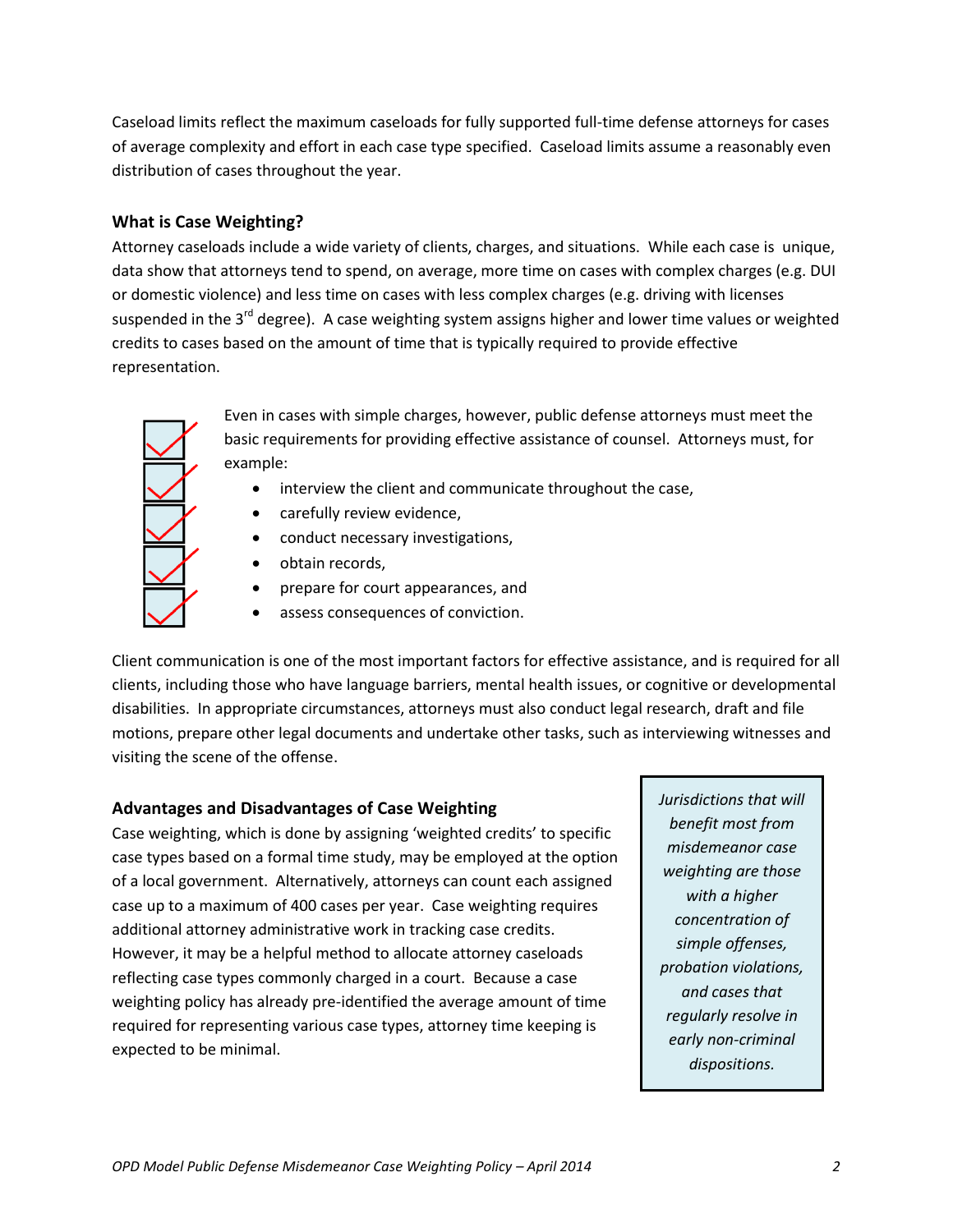Since weighted credits are proportional to the average amount of time spent on a case, less complex cases have fewer weighted credits. Therefore, courts with a high volume of less complex charges may be able to assign a higher number of cases to public defense attorneys under a case weighting system. On the other hand, complex cases tend to require more time to properly defend. Case weighting can ensure that an attorney with a highly complex caseload has a smaller number of cases, and more time to dedicate to each one. Courts with many sentence violation hearings find that case weighting permits the assignment of fewer weighted credits to them, compared to counting them as a regular case under the 400-case caseload. In addition, fewer weighted credits can be assigned to case types that, as a

matter of regular court practice, often result in non-criminal sanctions at an early stage of the proceedings. These include routine reductions to infractions or diversions.

#### **Deciding Whether to Case Weight**

Each local government has discretion to decide whether to measure public defense caseloads by 300 weighted credits per year, or 400 non-weighted cases. When a case weighting policy is used, the Standards set out certain requirements. One requirement, for example, is assessing and documenting the time required for defending different case types.

Many cities and counties that may wish to explore whether case weighting would help manage public defense caseloads, do not have the resources to conduct a datadriven assessment. For that reason, the Supreme Court ordered the Washington State Office of Public Defense (OPD) to perform a statewide attorney time study and create this model misdemeanor case weighting policy.

## **Time Study Findings**

# **Standard 3.5 Case Weighting Policy Requirements**

- Create a case weighting system by **assessing** and **documenting** the time required for defending different types of cases
- Identify which case types require more or less time **compared to**  other case types. **Ensure adequate attorney time** for quality repre**sentation.**
- **Adopt a written policy that formally establishes** the case weighting system.
- **File** the case weighting policy with the Washington State Office of Public Defense.
- Because laws and practices change over time, periodically **review and update** the case weighting system.

The OPD Model Misdemeanor Case Weighting Policy (Model Policy) was developed after tracking public defense attorney time over a period of twenty weeks in fifteen different courts of limited jurisdiction throughout the state. Also, pre-existing data collected from two different courts was included in the study. The existing data was conformed to the new time study data so that the two data sets could be merged. Specific charge types were analyzed and average attorney times for each specific charge type was determined. The results showed that attorneys consistently spent more/less time on certain charge types. This information forms the basis for the weighted credit values provided in the Model Policy.

Data reflecting attorney work in more than three thousand misdemeanor cases revealed that attorneys with a 400-case caseload spend, on average, 4.5 hours per case. The 4.5 hour finding validates that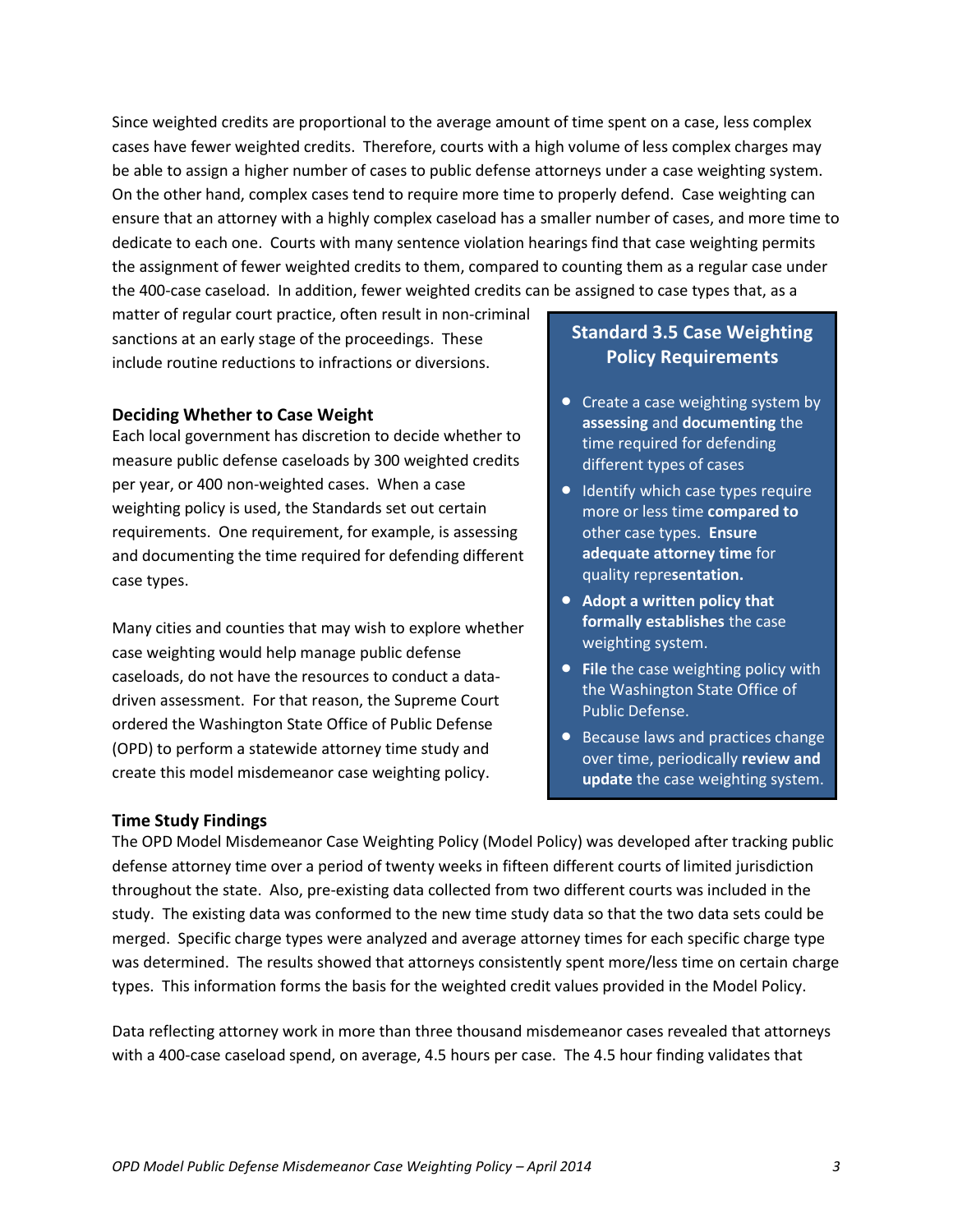1,800 hours, on average, are spent annually on case representation for a full-time public defense attorney (400 cases time 4.5 hours per case equals 1,800 attorney hours spent on case representation)<sup>1</sup>.

The findings of the study are set forth in the Table below:

| <b>Criminal Charge Category<sup>2</sup></b>                           | <b>Average Attorney Hours</b><br><b>Spent by Charge Category</b> |  |
|-----------------------------------------------------------------------|------------------------------------------------------------------|--|
|                                                                       |                                                                  |  |
| Alcohol Related Offenses (excluding DUI)                              | 3.0 hours                                                        |  |
| Assault (not Domestic Violence)                                       | 6.0 hours                                                        |  |
| Criminal Trespass 1 or 2                                              | 4.5 hours                                                        |  |
| Disorderly Conduct (excluding Indecent<br>Exposure)                   | 3.0 hours                                                        |  |
| Domestic Violence - Assault and Reckless<br>Endangerment              | 9.0 hours                                                        |  |
| <b>DUI and Physical Control</b>                                       | 9.0 hours                                                        |  |
| DWLS 1 <sup>st</sup> and 2 <sup>nd</sup> Degree                       | 4.5 hours                                                        |  |
| DWLS 3rd Degree                                                       | 3.0 hours                                                        |  |
| Harassment                                                            | 9.0 hours                                                        |  |
| Hit and Run-Attended and Unattended                                   | 4.5 hours                                                        |  |
| <b>Malicious Mischief</b>                                             | 4.5 hours                                                        |  |
| <b>Obstructing a Public Servant</b>                                   | 4.5 hours                                                        |  |
| Racing                                                                | 6.0 hours                                                        |  |
| <b>Reckless Driving</b>                                               | 6.0 hours                                                        |  |
| Simple Traffic Offenses (e.g. No Valid Driver's<br>License)           | 3.0 hours                                                        |  |
| Theft/Shoplifting                                                     | 4.5 hours                                                        |  |
| Violation of a Protection Order/No Contact<br>Order/Restraining Order | 4.5 hours                                                        |  |
| <b>Weapons Related Offenses</b>                                       | 6.0 hours                                                        |  |
| <b>Other Unlisted Misdemeanors</b>                                    | 4.5 hours                                                        |  |

## **Average Attorney Time Spent by Criminal Charge Category**

l

<sup>1</sup> This finding is consistent with other time studies such as the Spangenberg Project Report: *King County, Washington Public Defender Case Study* – Final Report (2010).

 $^2$  Hundreds of misdemeanor charges arise in courts of limited jurisdiction based on statutes and municipal codes. In creating this policy, similar charges requiring approximately the same amount of work time have been grouped into the categories in this table. Examples of charges under each category can be found in Appendix A.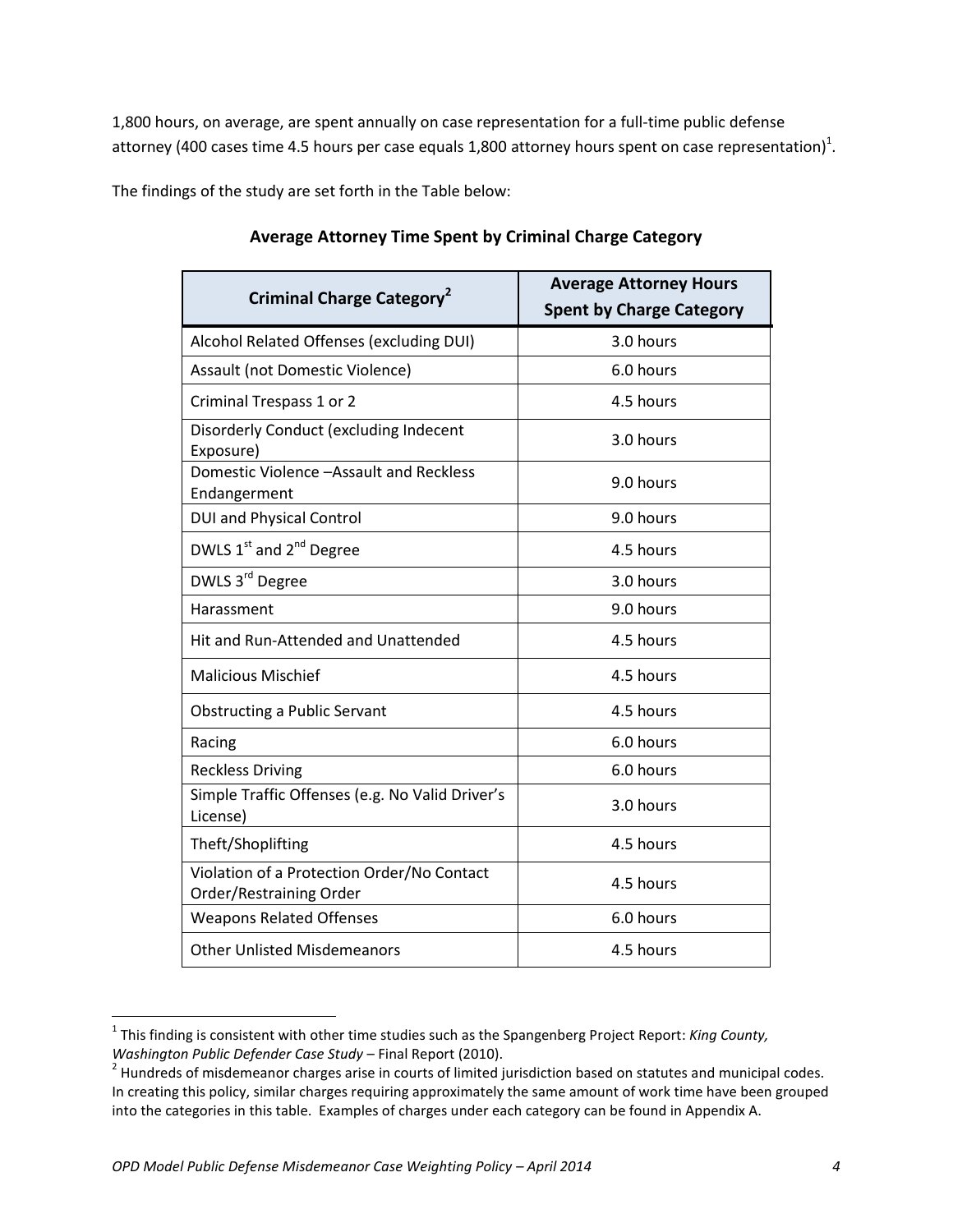Using 1,800 attorney hours spent on case representation per year, 6.0 attorney hours was calculated for a "weighted credit." The 6.0 attorney hours "weighted credit" was calculated by dividing 1,800 attorney hours by 300 weighted credits per year. A conversion table was developed to assist attorneys and public defense administrators in calculating a weighted caseload. An example of how the attorney hours were converted to weighted credits is shown in the Table below:

| <b>Attorney Hours Spent by</b><br><b>Charge Category</b> | <b>Weighted Credits</b> |
|----------------------------------------------------------|-------------------------|
| 9.0 hours                                                | 1.5 credits             |
| 6.0 hours                                                | 1.0 credits             |
| 4.5 hours                                                | 0.75 credits            |
| 3.0 hours                                                | 0.5 credits             |

**Hours / Weighted Credit Conversion Table**

A complete table listing the charge categories with their corresponding case weights can be found in Appendix B following the Model Policy Template.

## **Model Policy Template**

As directed by the Washington Supreme Court, the Washington State Office of Public Defense (OPD) has developed this model misdemeanor case weighting policy consistent with the Standards for Indigent Defense, incorporating the results of the time study. As noted earlier, case weighting is an optional approach to calculating attorney caseloads, and the Model Policy serves as a tool to help local public defense systems determine whether to case weight. In addition, it demonstrates a policy that is consistent with the Standards. The Model Policy was drafted in template form. The accompanying instructions will assist in filling-out specific portions of the template.

For additional assistance, please contact an OPD Public Defense Services Manager. Katrin Johnson is at 360- 586-3164 ext. 108 or [Katrin.Johnson@opd.wa.gov.](mailto:Katrin.Johnson@opd.wa.gov) Kathy Kuriyama is at 360-586-3164 ext. 114 or [Kathy.Kuriyama@opd.wa.gov.](mailto:Kathy.Kuriyama@opd.wa.gov)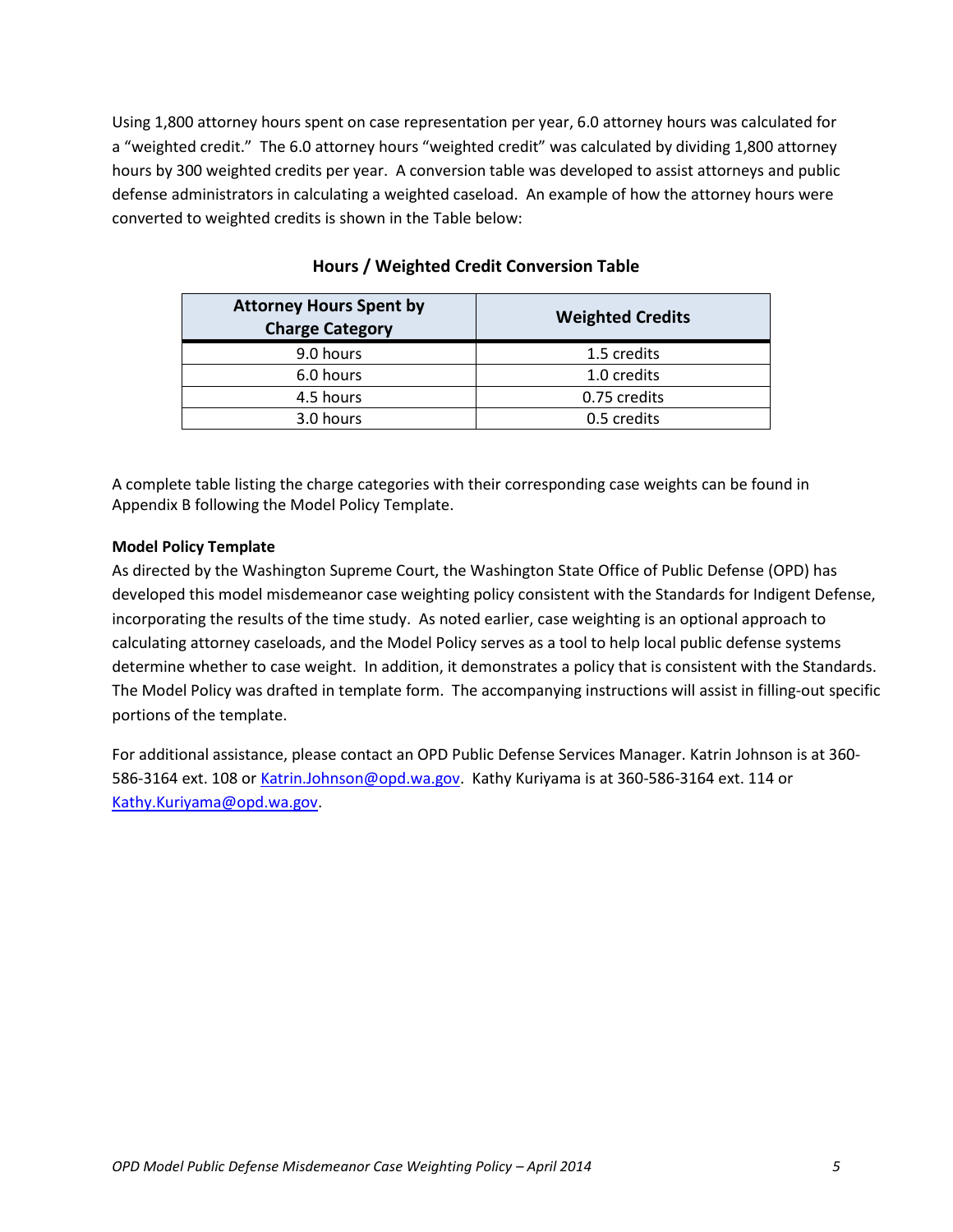# Instruction Guide for Customizing the OPD Misdemeanor Case Weighting Policy

The purpose of the OPD Model Misdemeanor Case Weighting Policy (Model Policy) is to provide a template to demonstrate a case weighting policy consistent with the Supreme Court Standards for Indigent Defense (Standards). The Model Policy was drafted in template form, so it can easily be customized. Most of the language in the Model Policy can apply to any public defense misdemeanor caseload.

To customize the Model Policy, review the items listed below, and edit the template accordingly:

| <b>Section in</b><br><b>Model</b><br><b>Policy</b> | <b>Description of Customization</b>                                                                                                                                                                                                                                                                                                                                                                                                                                                                                                                                                                                                                                                                                                                                                                                                                                                                                                                                                                                                                                                              |
|----------------------------------------------------|--------------------------------------------------------------------------------------------------------------------------------------------------------------------------------------------------------------------------------------------------------------------------------------------------------------------------------------------------------------------------------------------------------------------------------------------------------------------------------------------------------------------------------------------------------------------------------------------------------------------------------------------------------------------------------------------------------------------------------------------------------------------------------------------------------------------------------------------------------------------------------------------------------------------------------------------------------------------------------------------------------------------------------------------------------------------------------------------------|
| <b>Title</b>                                       | Insert city or county name.                                                                                                                                                                                                                                                                                                                                                                                                                                                                                                                                                                                                                                                                                                                                                                                                                                                                                                                                                                                                                                                                      |
| 2.D.                                               | Insert reference to local ordinance, court rule, and/or any other local regulatory documents<br>that are relevant to this policy.                                                                                                                                                                                                                                                                                                                                                                                                                                                                                                                                                                                                                                                                                                                                                                                                                                                                                                                                                                |
| 3.A.                                               | Insert name, title, office, and/or whatever information is appropriate for identifying the<br>local government administrator with authority over public defense services.                                                                                                                                                                                                                                                                                                                                                                                                                                                                                                                                                                                                                                                                                                                                                                                                                                                                                                                        |
| 6.C.                                               | <b>Routine Early Non-Criminal Resolutions:</b> In some courts there are pre-selected<br>categories of charges which, when a case meets a set of requirements, are regularly reduced<br>to infractions, diverted, or are resolved in some other non-criminal manner. For example,<br>DWLS-3 charges may be reduced to infractions when the defendant has a limited number<br>of prior offenses. When local practices routinely utilize such early, non-criminal<br>resolution of criminal charges (as opposed to making such an offer on the morning of trial<br>or some other late stage in the case), the practice can be described in section 6.C. on pages<br>12-13 as taking no fewer than one-third of a case. $3$<br>If certain case categories are regularly resolved in this manner, identify them and describe<br>the conditions that regularly result in early non-criminal resolution. Those charges may<br>then be added to the Routine Early Non-Criminal Resolutions chart.<br>If the court does not engage in such practices, delete all language in section 6.C pages 12-<br>13. |
| 6.E.                                               | <b>Sentence Violations and Other Non-Charge Representations:</b> Standard 3.6(B)(ii) states<br>that sentence violations and other non-charge representations must be weighted at a                                                                                                                                                                                                                                                                                                                                                                                                                                                                                                                                                                                                                                                                                                                                                                                                                                                                                                               |

<sup>&</sup>lt;sup>3</sup> Standard 3.6(B)(v) states that representation on charges which, as a matter of regular practice, are resolved at an early stage of the proceeding by a non criminal resolution should be weighted at least one-third of a case.

 $\overline{\phantom{a}}$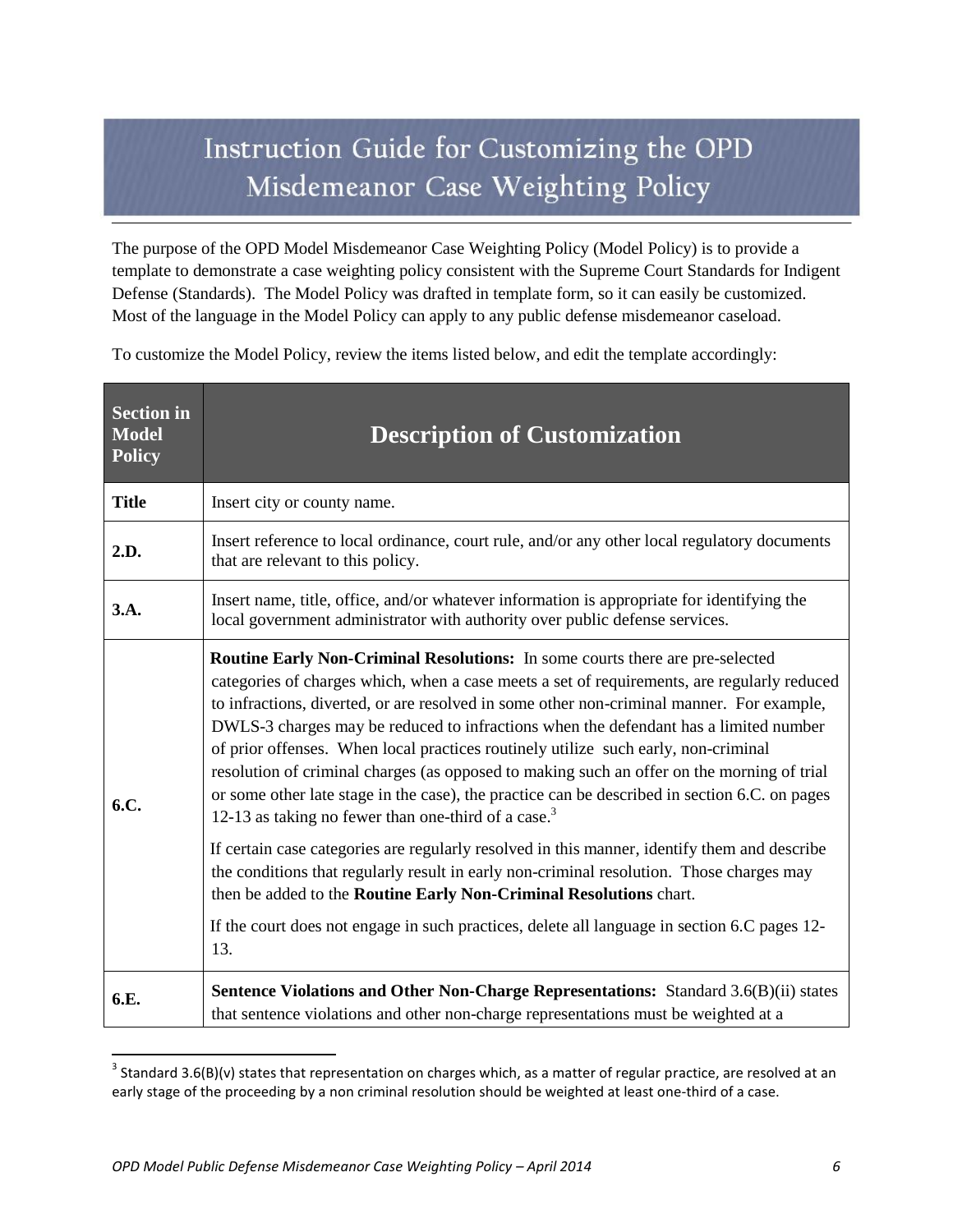|      | minimum of one-third of a case. Because the time required to represent clients in sentence<br>violations greatly varies from court to court, in some courts a higher value may be                                                                                                                                                                                                                                                                                                                                                                                                                                                                                                                          |
|------|------------------------------------------------------------------------------------------------------------------------------------------------------------------------------------------------------------------------------------------------------------------------------------------------------------------------------------------------------------------------------------------------------------------------------------------------------------------------------------------------------------------------------------------------------------------------------------------------------------------------------------------------------------------------------------------------------------|
|      | appropriate.                                                                                                                                                                                                                                                                                                                                                                                                                                                                                                                                                                                                                                                                                               |
|      | Adjustments for Local Factors: Public defense attorneys in all jurisdictions work with<br>the same statutes and state court rules. They also are required to spend sufficient time on<br>client communication, case preparation, and court appearances. Therefore, there is a<br>significant degree of similarity in the work done by public defenders from court to court.<br>However, each court experiences some local factors that uniquely impact the time spent on<br>public defense. Local factors may be charge specific, such as aggressive prosecution of<br>certain offenses. Local factors may also be general, such as long waits for public defense<br>attorneys at regular court calendars. |
|      | Local factors and practices should be examined to determine whether they, overall,<br>substantially increase or reduce attorney time spent on public defense cases.                                                                                                                                                                                                                                                                                                                                                                                                                                                                                                                                        |
|      | Where local factors substantially increase the time required for delivery of quality<br>public defense services, the weighted credits provided in this model policy can be<br>increased.                                                                                                                                                                                                                                                                                                                                                                                                                                                                                                                   |
|      | Where local factors substantially decrease the time required for delivery of quality<br>public defense services, the weighted credits of section 6.A., on pages 11-12, can be<br>decreased by no more than 0.05 credits.                                                                                                                                                                                                                                                                                                                                                                                                                                                                                   |
|      | Downward adjustments may not be made to other categories of Section 6.                                                                                                                                                                                                                                                                                                                                                                                                                                                                                                                                                                                                                                     |
| 7.B. | In consultation with OPD, public defense attorneys, judicial officers, and local government<br>administrators have identified the following as potential local factors that <i>increase</i> the<br>amount of time required for public defense representation:                                                                                                                                                                                                                                                                                                                                                                                                                                              |
|      | Long periods of time waiting for cases to be called in court;<br>٠                                                                                                                                                                                                                                                                                                                                                                                                                                                                                                                                                                                                                                         |
|      | Long periods of time waiting for access to clients at jail;<br>٠                                                                                                                                                                                                                                                                                                                                                                                                                                                                                                                                                                                                                                           |
|      | Long travel time to court, jail, crime scenes, or other meetings associated with<br>representation;                                                                                                                                                                                                                                                                                                                                                                                                                                                                                                                                                                                                        |
|      | The scheduling of court appearances;<br>٠                                                                                                                                                                                                                                                                                                                                                                                                                                                                                                                                                                                                                                                                  |
|      | Absence of access to technology;<br>٠                                                                                                                                                                                                                                                                                                                                                                                                                                                                                                                                                                                                                                                                      |
|      | Therapeutic court cases, which tend to require a significantly higher number of court<br>٠<br>appearances;                                                                                                                                                                                                                                                                                                                                                                                                                                                                                                                                                                                                 |
|      | Disproportionately high number of limited English proficient clients; and<br>٠                                                                                                                                                                                                                                                                                                                                                                                                                                                                                                                                                                                                                             |
|      | Disproportionately high number of clients with mental illness.<br>٠                                                                                                                                                                                                                                                                                                                                                                                                                                                                                                                                                                                                                                        |
|      | Examples of local factors that have been identified as <i>reducing</i> attorney time include:                                                                                                                                                                                                                                                                                                                                                                                                                                                                                                                                                                                                              |
|      | Court calendars or dockets dedicated to public defense cases, resulting in reduced<br>٠<br>attorney waiting time; and                                                                                                                                                                                                                                                                                                                                                                                                                                                                                                                                                                                      |
|      | Utilization of systemically used technology that demonstrably saves public defense<br>٠                                                                                                                                                                                                                                                                                                                                                                                                                                                                                                                                                                                                                    |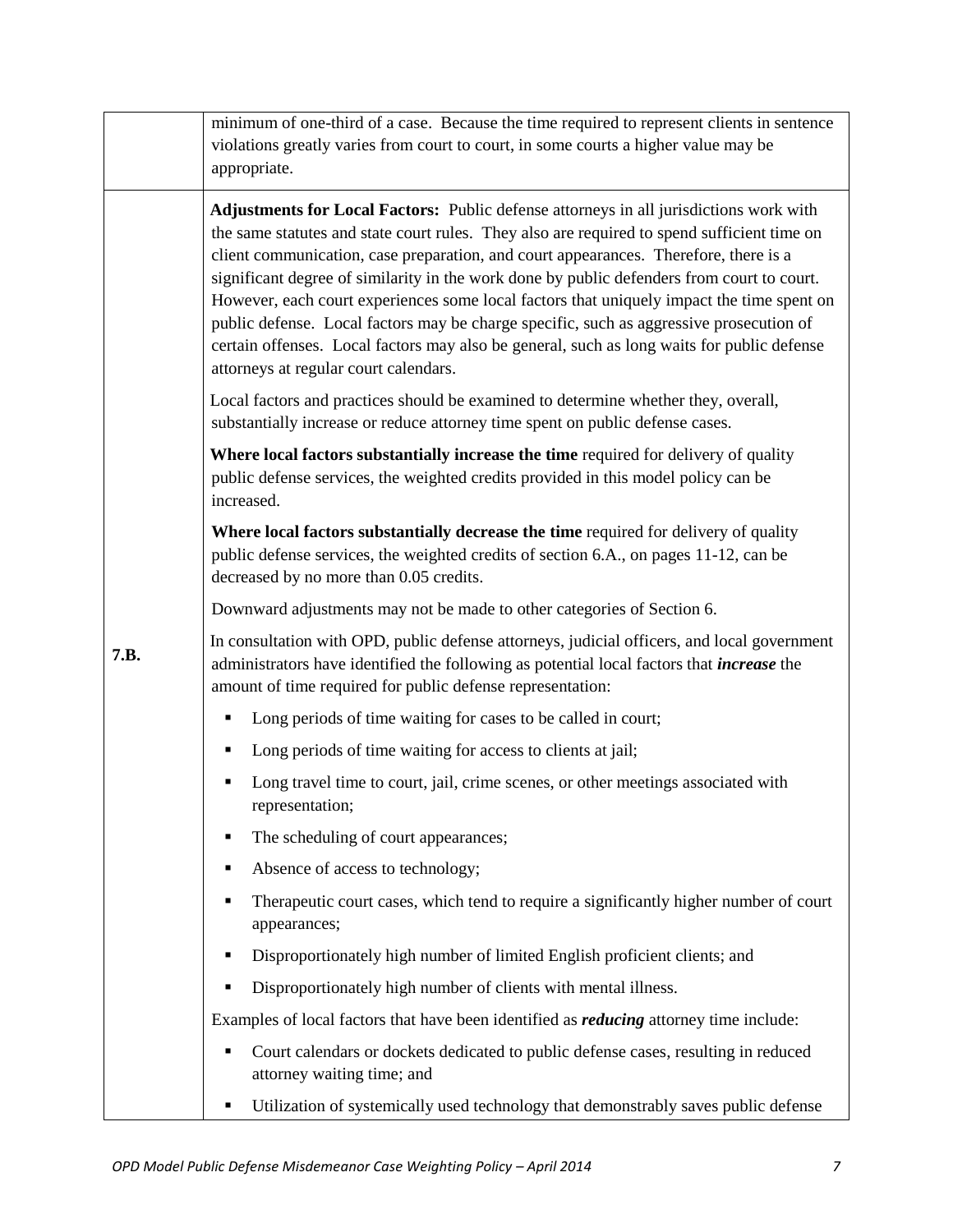attorney time. Examples include electronic discovery and video-conferencing of incarcerated clients for confidential attorney communications.

If a case weighting policy *increases* weighted credits due to local factors in section 7.B on page 13, provide a concise description identifying the relevant local factors and the specific reasons justifying the deviation, and the increase in weighted credit values.

If a case weighting policy *decreases* weighted credits due to local factors in section 7.B on page 13, provide a concise description in this section identifying the relevant local factors and the specific reasons justifying the decrease. In addition, identify the amount of deviation in the weighted credit values (a maximum of 0.05 fewer credits) that has been made.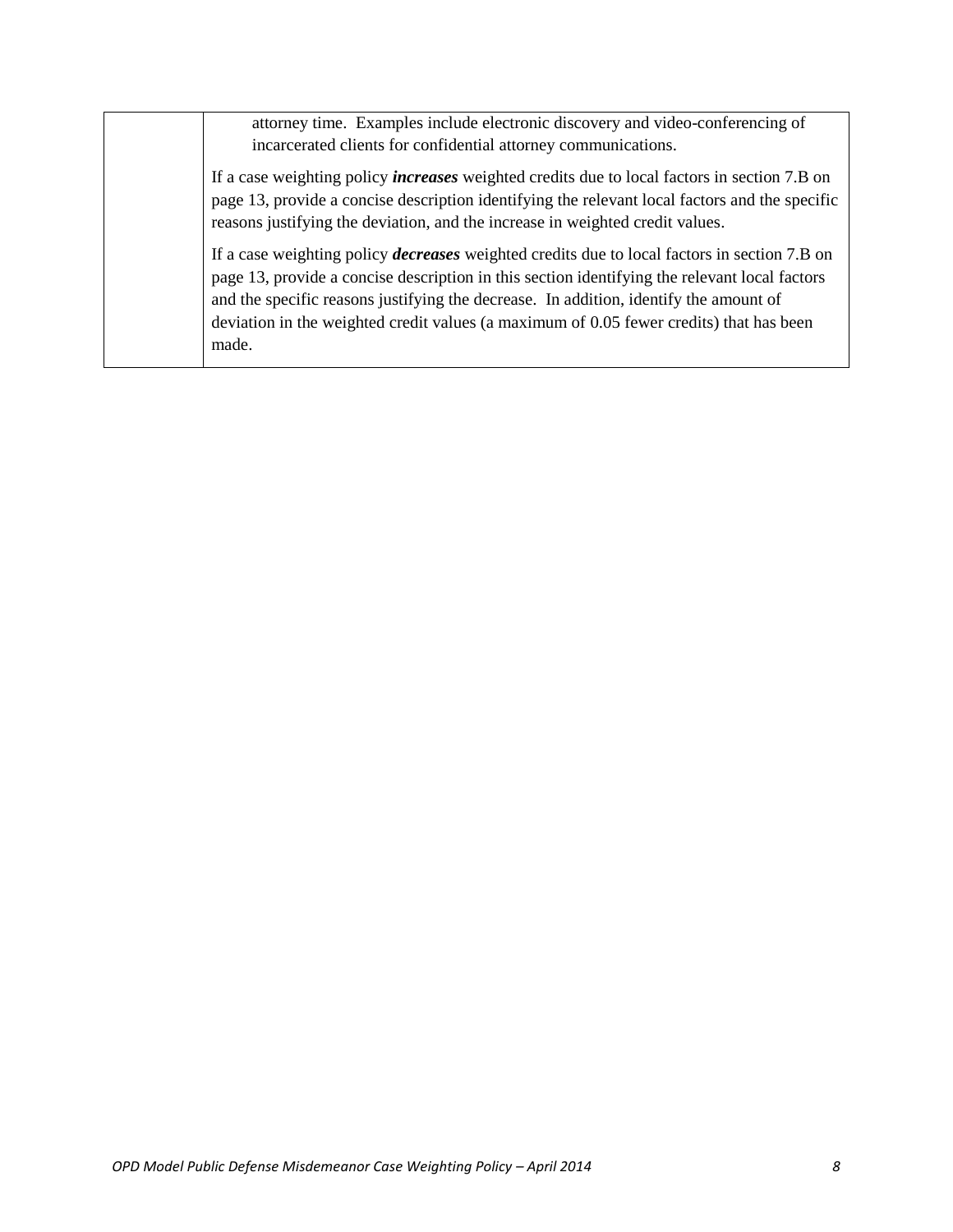# TEMPLATE OPD Model Case Weighting Policy - Misdemeanors

# **[\_***Insert city/county* **\_] Public Defense Case Weighting Policy – Misdemeanors**

#### 1. Purpose

This policy implements a system for weighting public defense cases for purposes of certifying to public defense misdemeanor caseloads pursuant to the Washington Supreme Court's Standards for Indigent Defense. This policy recognizes that appropriate case weighting allows reasonable workloads for public defense attorneys consistent with applicable rules and standards.

#### 2. Applicable Court Rules, Regulations, and Standards

- A. Washington State Rules of Professional Conduct
- B. Criminal Rules for Courts of Limited Jurisdiction
- C. Washington Supreme Court Standards for Indigent Defense (Standards)
- D. *[Insert reference to local ordinance, court rule, and/or other local applicable authority.]*

#### 3. Definitions

- A. **Administrator**: the designated supervisor of public defense services: [*insert identification information]*.
- B. **Case**: the filing of a document with the court naming a person as defendant or respondent, to which an attorney is appointed in order to provide representation.
	- i. In courts of limited jurisdiction multiple citations from the same incident can be counted as one "case."
	- ii. The number of counts in a single cause number does not affect the definition of a "case."
	- iii. When there are multiple charges or counts arising from the same set of facts, the weighted credit will be assigned based on the most serious charge.
- C. **Case Weighting**: the process of assigning a numerical value, or "weighted credit," to specific types of cases that recognizes the greater or lesser attorney workload required for those cases compared to an average case.
- D. **Caseload**: the complete array of cases in which an attorney represents or provides service to clients.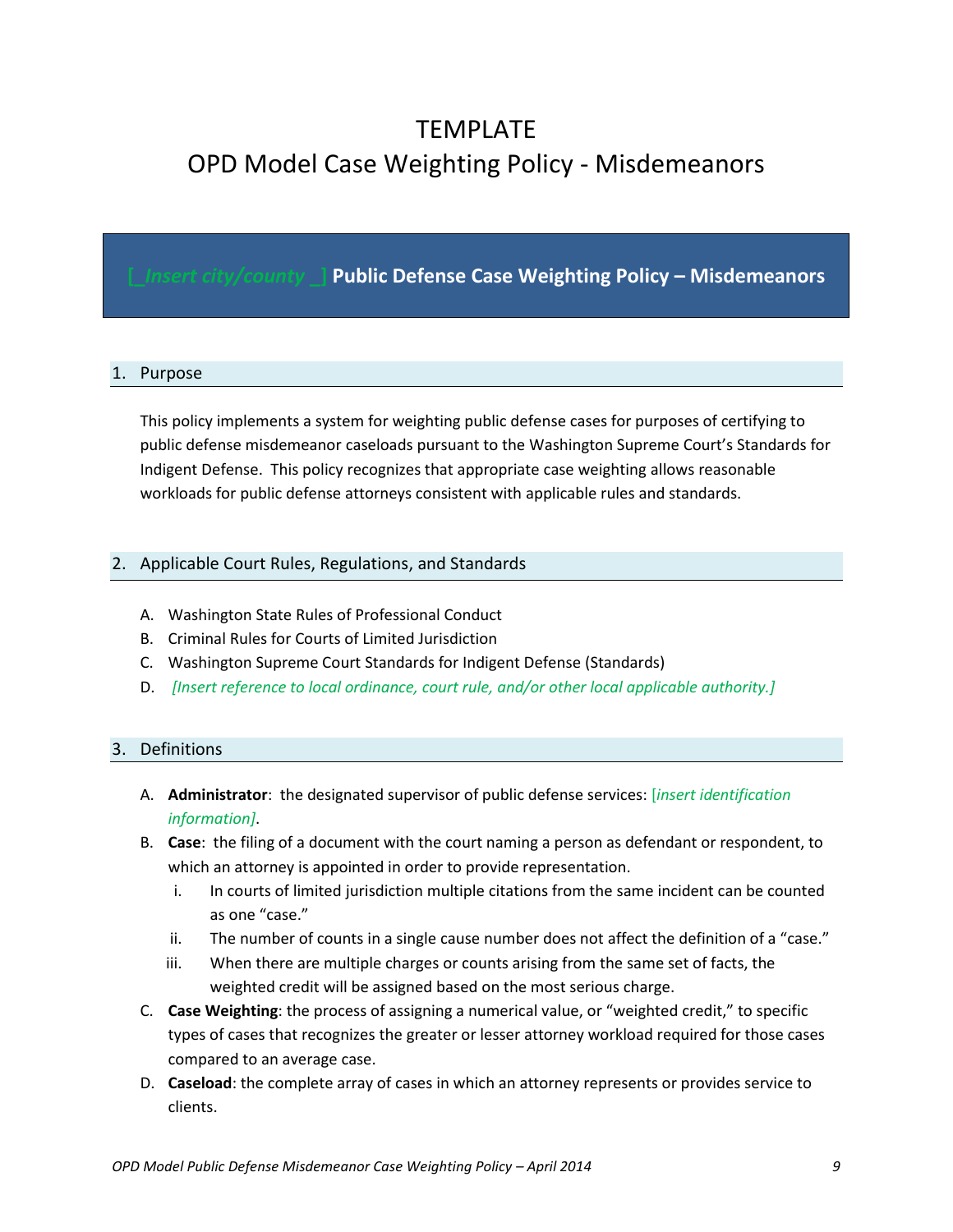- E. **Docket /Calendar**: a grouping of filings where a public defense attorney is designated to represent indigent defendants without an expectation of further or continuing representation. Examples include, but are not limited to, first appearance calendars and arraignment calendars.
- F. **Full Time**: working approximately forty hours per week. It is presumed that a "full-time" public defense attorney spends approximately 1,800 hours annually on case representation. It is expected that other work time is spent on administrative activities, attending CLEs, participating in professional associations or committees, and spending time on vacation, holiday, or sick leave.
- G. **Local Factors**: practices, characteristics, or challenges that are unique to the delivery of public defense in a given jurisdiction, and that substantially impact the time required for effective delivery of public defense services.
- H. **Non-Charge Representations:** matters where public defense attorneys represent clients who are eligible for public defense representation for matters that do not involve the filing of new criminal charges. Examples include, but are not limited to, sentence violations, extraditions, and representations of material witnesses.
- I. **Partial Representations**: situations where clients are charged with crimes, but representation is either cut short at early stages of the case, or begins significantly later. Such situations include, but are not limited to, client failures to appear, preliminary appointments in cases in which no charges are filed, withdrawals or transfers for any reason, or limited appearances for a specific purpose.
- J. **Public Defense Attorney**: a licensed attorney who is employed or contracted to represent indigent defendants. "Public Defense Attorney" also refers to a licensed attorney who is listappointed to represent indigent defendants on a case-by-case basis.
- K. **Weighted Credit:** one weighted credit represents a type of case which, on average, requires six hours of attorney time.

## 4. Misdemeanor Caseload Limits

As provided in the Washington Supreme Court Standards for Indigent Defense, the caseload of a full-time public defense attorney should not exceed 300 misdemeanor weighted credits per year, which is equivalent to the time spent on 400 average misdemeanor cases per year. The caseload of a full-time Rule 9 intern who has not graduated from law school may not exceed 75 misdemeanor weighted credits per year.

## 5. General Considerations

A. Caseload limits reflect the maximum caseloads for fully supported full-time defense attorneys for cases of average complexity and effort.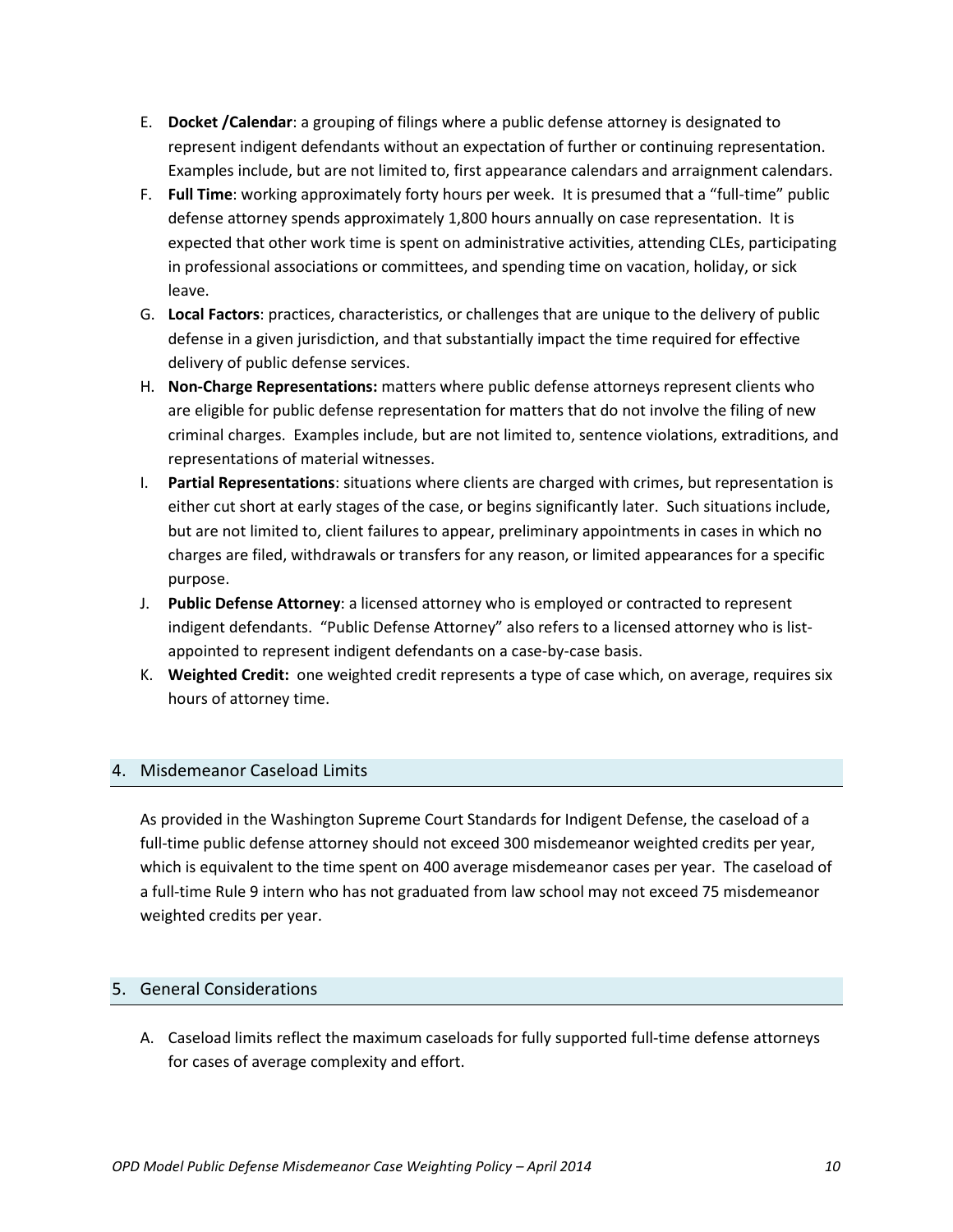- B. Caseload limits are set to ensure that all public defense attorneys have adequate time to provide quality representation.
- C. Caseload limits assume a reasonably even distribution of cases throughout the year.
- D. If the public defense attorney is carrying a mixed caseload with non-misdemeanor cases, the attorney's caseload should be calculated proportionately by case type, as provided in the Standards.
- E. If the public defense attorney also maintains a private law practice, the public defense caseload should be proportionate to the percentage of work time the attorney devotes to public defense.
- F. If the attorney provides public defense services in multiple courts, the combination of cases from all courts are used for caseload calculations.

#### 6. Weighted Credits

 $\overline{\phantom{a}}$ 

#### A. **Weighted Credits by Criminal Charge Category.**

The weighted credits to be assigned by criminal charge category are in the Table of Weighted Credits by Charge Category found on the following table:

| <b>Criminal Charge Categories<sup>4</sup></b>      | <b>Weighted Credits</b> |
|----------------------------------------------------|-------------------------|
| Alcohol Related Offenses (excluding DUI)           | 0.50 credits            |
| Assault (not Domestic Violence)                    | 1.0 credit              |
| Criminal Trespass 1 or 2                           | 0.75 credits            |
| Disorderly Conduct (excluding Indecent Exposure    | 0.50 credits            |
| Domestic Violence - Assault, Reckless Endangerment | 1.5 credits             |
| <b>DUI and Physical Control</b>                    | 1.5 credits             |
| DWLS $1st$ and $2nd$ Degree                        | 0.75 credits            |
| DWLS 3rd Degree                                    | 0.50 credits            |
| Harassment                                         | 1.5 credits             |
| Hit and Run-Attended and Unattended                | 0.75 credits            |
| <b>Malicious Mischief</b>                          | 0.75 credits            |
| <b>Obstructing a Public Servant</b>                | 0.75 credits            |
| Racing                                             | 1.0 credit              |

# **Table of Weighted Credits by Charge Category**

<sup>&</sup>lt;sup>4</sup> Hundreds of misdemeanor charges arise in courts of limited jurisdiction based on statutes and municipal codes. In creating this policy, similar charges requiring approximately the same amount of work time have been grouped into the categories in this table. Examples of charges under each category can be found in Appendix A.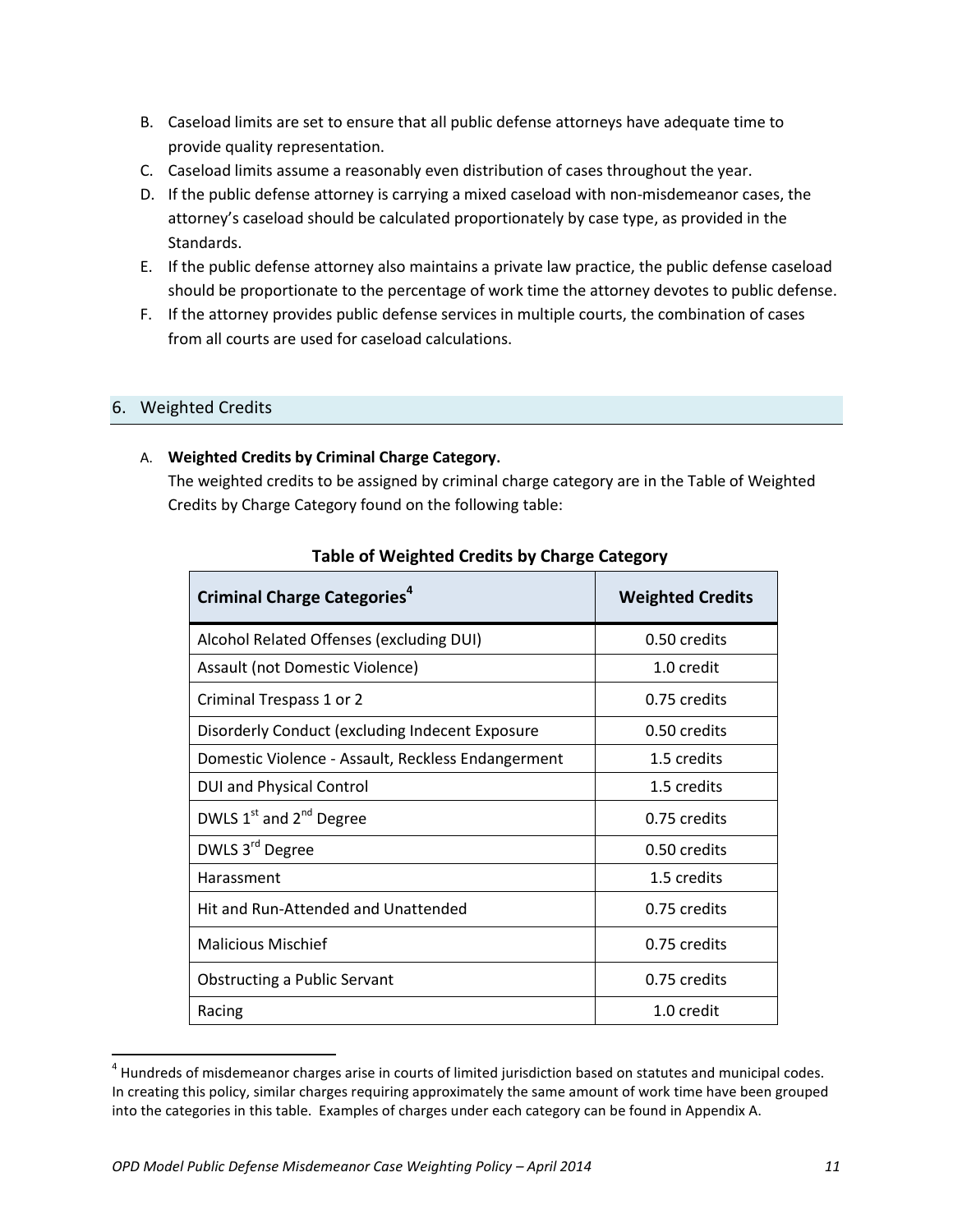| <b>Reckless Driving</b>                                               | 1.0 credit   |
|-----------------------------------------------------------------------|--------------|
| Simple Traffic Offenses (e.g. No Valid Driver's License)              | 0.50 credits |
| Theft/Shoplifting                                                     | 0.75 credits |
| Violation of a Protection Order/No Contact<br>Order/Restraining Order | 0.75 hours   |
| <b>Weapons Related Offenses</b>                                       | 1.0 credit   |
| <b>Other Unlisted Misdemeanors</b>                                    | 0.75 credits |

It is important to remember that in all cases, even those with fewer weighted credits and those that may be resolved by routine non-criminal resolutions such as diversion or reduction to an infraction, an appointed public defense attorney must first meet the basic requirements for providing effective assistance of counsel, such as interviewing and fully communicating with the client, carefully reviewing the evidence, obtaining records, investigating as appropriate, and preparing for court.

#### B. **Guilty Pleas at First Appearance or Arraignment**

As required by Standard 3.5, resolution of cases by **pleas of guilty to criminal charges at a first appearance or arraignment hearing** are presumed to be rare occurrences requiring careful evaluation of the evidence and the law, as well as thorough communication with clients. Therefore, if the attorney is appointed, these guilty pleas must be valued as one case.

#### C. **Routine Early Non-Criminal Resolutions**

*[The following paragraph only applies to jurisdictions that use the practice described in section 6.C. of the Instruction Guide. If applicable, see the Instruction Guide for details on completing this section. If not applicable, remove this portion.* When an attorney is appointed to represent clients facing **charges that, by local practice, are resolved at an early stage** by diversion, reduction to an infraction, stipulated order of continuance, or other alternative **non-criminal disposition** that does not involve a finding of guilt, Standard 3.6(B)(v) permits the attorney to count them at no less than 1/3 of a case.

| <b>Routine Early Non-Criminal Resolutions</b>                                                                                                                                                                                                                                    |                               |
|----------------------------------------------------------------------------------------------------------------------------------------------------------------------------------------------------------------------------------------------------------------------------------|-------------------------------|
| This only applies to public defense attorneys in courts<br>that regularly resolve cases at an early stage by non-<br>criminal disposition. If applicable, see the Instruction<br><b>Guide</b> for details on completing this section. If not<br>applicable, remove this portion. |                               |
| Charge #1                                                                                                                                                                                                                                                                        | No less than 1/3 of a<br>case |
| Charge #2                                                                                                                                                                                                                                                                        | No less than 1/3 of a         |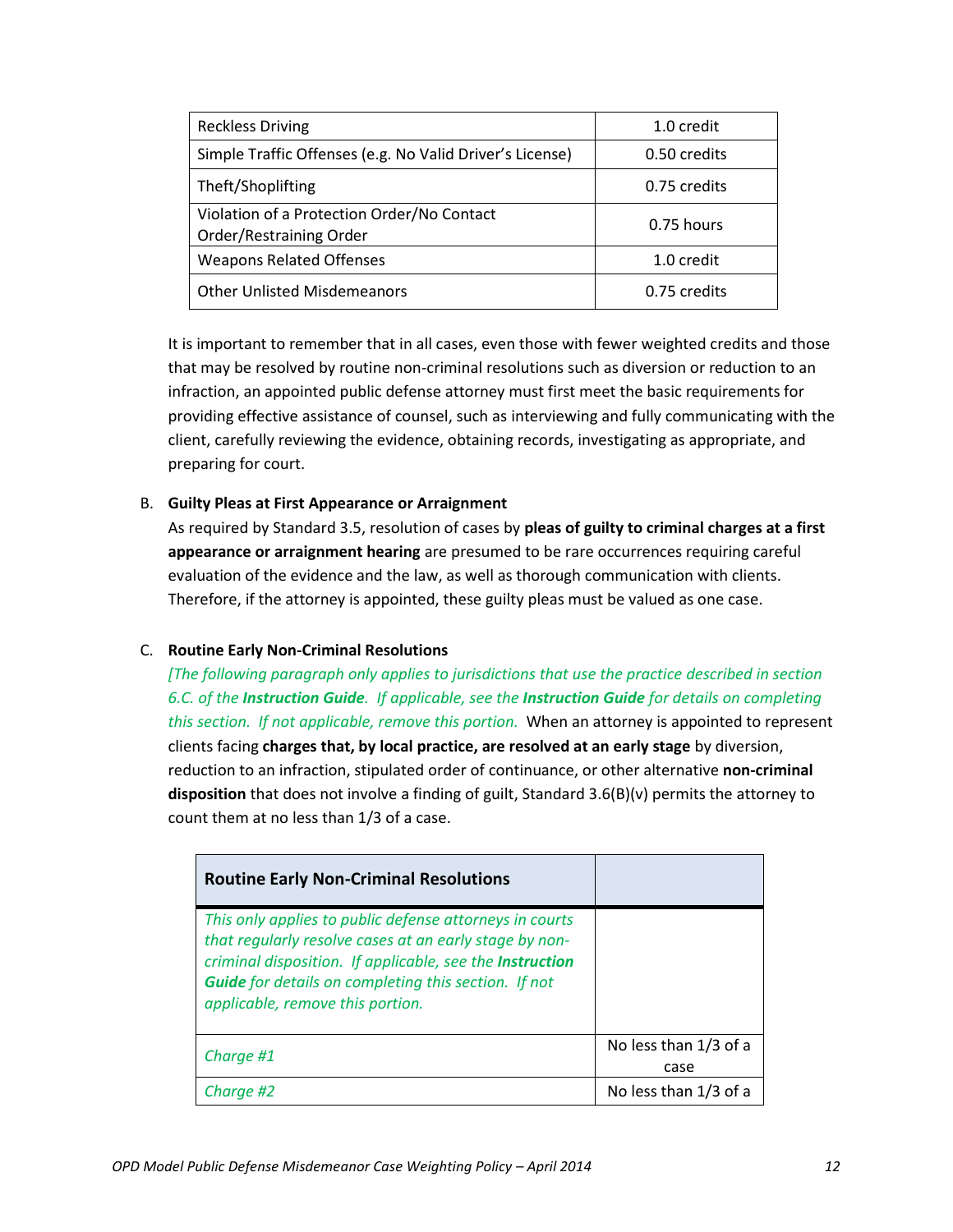|                                                  | case                  |
|--------------------------------------------------|-----------------------|
| Charge #3 (insert additional lines if necessary) | No less than 1/3 of a |
|                                                  | case                  |

#### D. **Partial Representation**:

A partial representation is counted based on the amount of time that an attorney has spent on the case. **Each hour** of work is assigned **0.17** weighted **credits**, up to the maximum weighted credits normally assigned for the case type.

#### E. **Sentence Violations and Other Non-Charge Representation**:

As stated in Standard 3.6(B)(ii) sentence violations and other non-charge representations may be counted as **no fewer credits than one-third of a case**. [*See Instruction Guide*]

F. **Dockets / Calendars:** Cases on a criminal first appearance or arraignment docket where the attorney is designated, appointed, or contracted to represent groups of clients without an expectation of further or continuing representation and which are not resolved at that time (except by dismissal or amendment to an infraction) are not counted individually. Instead, the attorney's hours needed for appropriate client contact, preparation, and court time are calculated as a percentage of the net annual hours of work time, and then applied to reduce the attorney's caseload. **Each hour of such docket time is assigned 0.17 weighted credits.**

## 7. Adjustments

- A. **Case-Specific Adjustments:** Because credits are assigned to cases based on an average amount of time needed for each charge type, ordinary deviations in how complex a case is or how long it takes do not justify an adjustment to a case's credit value. It is assumed that attorneys will receive a mix of cases of varying complexity and effort, ending with a combination of cases that closely approximates a full-time caseload. However, an attorney may request that the weighted credit be adjusted upward for any particular case that involves substantially more work. Examples may include cases where a client's competency is litigated, extraordinarily long trials, or cases that go to jury trial more than once. Weighted credits may not be adjusted downward unless pursuant to the process identified in 7.B.
- B. **Local Factors:** *[The following paragraph only applies to public defense attorneys in courts that have local factors impacting the time required for public defense as described in section 7.B of the Instruction Guide. If applicable, see the Instruction Guide for details on completing this section. If not applicable, remove this portion.]* Due to the following circumstances, this policy deviates from the Model Misdemeanor Case Weighting Policy by making adjustments to weighted credits as follows:

**[\_***Insert text here* **\_]**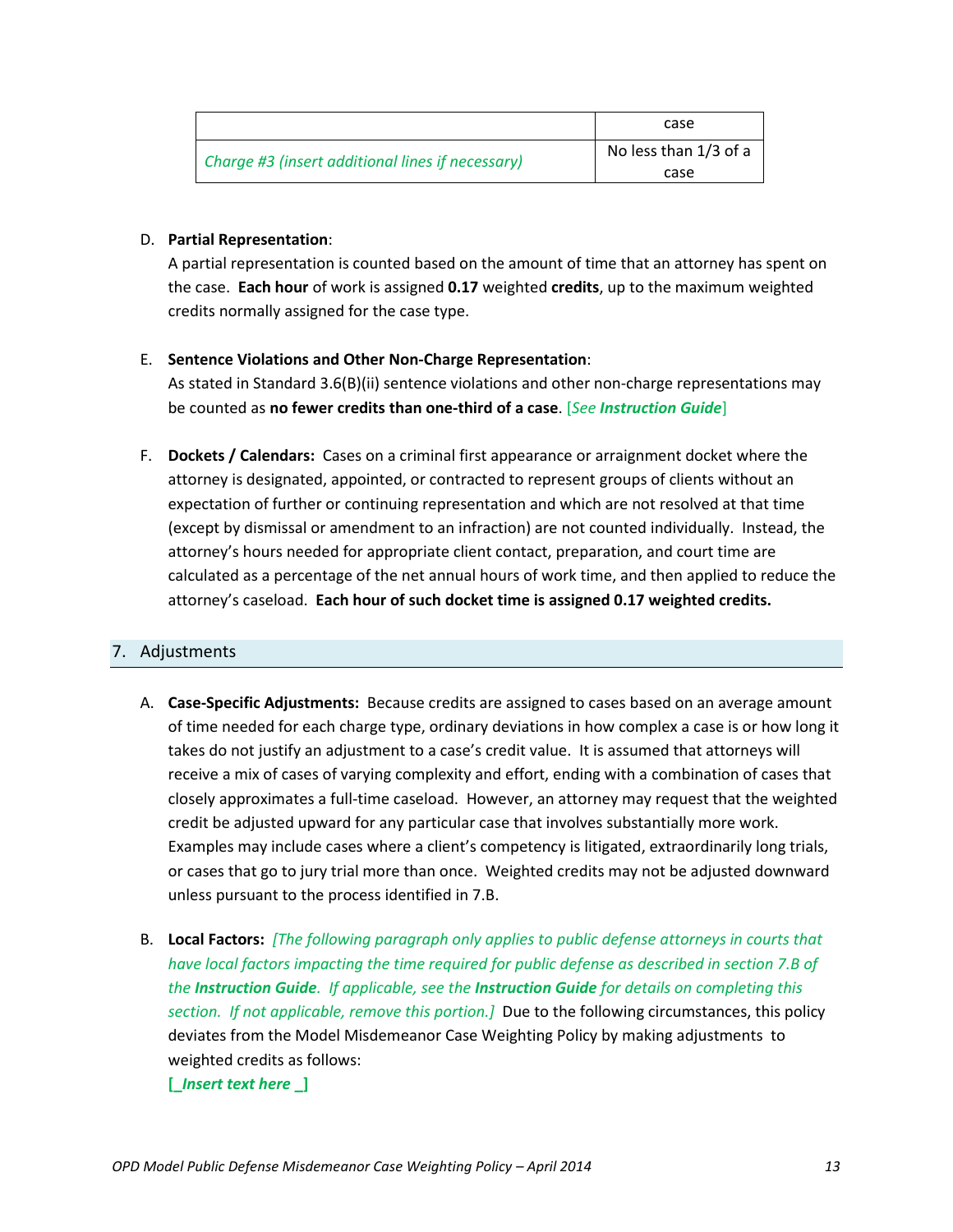# **Appendix A: Charge Category Examples**

| <b>Charge Categories</b>                                                         | <b>Examples of Charges Included</b>                                                                          |  |
|----------------------------------------------------------------------------------|--------------------------------------------------------------------------------------------------------------|--|
| <b>Alcohol Related Offenses</b>                                                  | Drinking in Public, Park Violation/Alcohol, Minor in<br>Possession of Alcohol, Serving Minor                 |  |
| <b>Assault/Simple Assault (not domestic</b><br>violence)                         | Assault in the 4 <sup>th</sup> Degree, Strangulation                                                         |  |
| <b>Criminal Trespass 1 or 2</b>                                                  | Trespass 1 <sup>st</sup> Degree, Trespass Building, Trespass on Posted<br><b>Public Property</b>             |  |
| <b>Disorderly Conduct (Excluding Indecent</b><br>Exposure)                       | Public Nuisance, Excessive Noise, Breach of Peace,<br>Urinating in Public, Fighting, Pedestrian Interference |  |
| <b>Domestic Violence Related Offenses</b>                                        | DV Assault, DV Reckless Endangerment                                                                         |  |
| <b>DUI or Physical Control</b>                                                   | Operating Vessel While Intoxicated, Minor Operate<br>Vehicle After Consuming Alcohol                         |  |
| DWLS 1 <sup>st</sup> and 2 <sup>nd</sup> Degree                                  | Driving with a Suspended License First and Second Degree                                                     |  |
| DWLS 3 <sup>rd</sup> Degree                                                      | Driving with a Suspended License Third Degree                                                                |  |
| <b>Harassment</b>                                                                | Stalking, Cyberspace Stalking, Telephone Harassment,<br>Harassment Threaten Property, DV Harassment          |  |
| <b>Hit and Run-Attended and Unattended</b>                                       | Hit and Run Unattended Vehicle/Property, Hit and Run<br>Accident/Injury, Hit and Run Bike/Pedestrian         |  |
| <b>Malicious Mischief</b>                                                        | Graffiti, Property Destruction                                                                               |  |
| <b>Obstructing a Public Servant</b>                                              | Hindering Police, Obstructing Liquor Officer                                                                 |  |
| Racing                                                                           | <b>Racing Vehicles</b>                                                                                       |  |
| <b>Reckless Driving</b>                                                          | <b>Reckless Driving</b>                                                                                      |  |
| <b>Simple Traffic Offenses</b>                                                   | No Valid Driver License, Fail to Transfer Title Within 45<br>days, Trip Permit Violation                     |  |
| <b>Theft/Shoplifting</b>                                                         | Identity Theft, Theft of Rental/Lease Property                                                               |  |
| Violation of a Protection Order / No<br><b>Contact Order / Restraining Order</b> | Protection Order Violation, Restraining Order Violation, No<br><b>Contact Order Violation</b>                |  |
| <b>Weapons Related Offenses</b>                                                  | Possession of a Dangerous Weapon, Aiming or Discharging<br>Firearm, Carrying Concealed Pistol Without Permit |  |